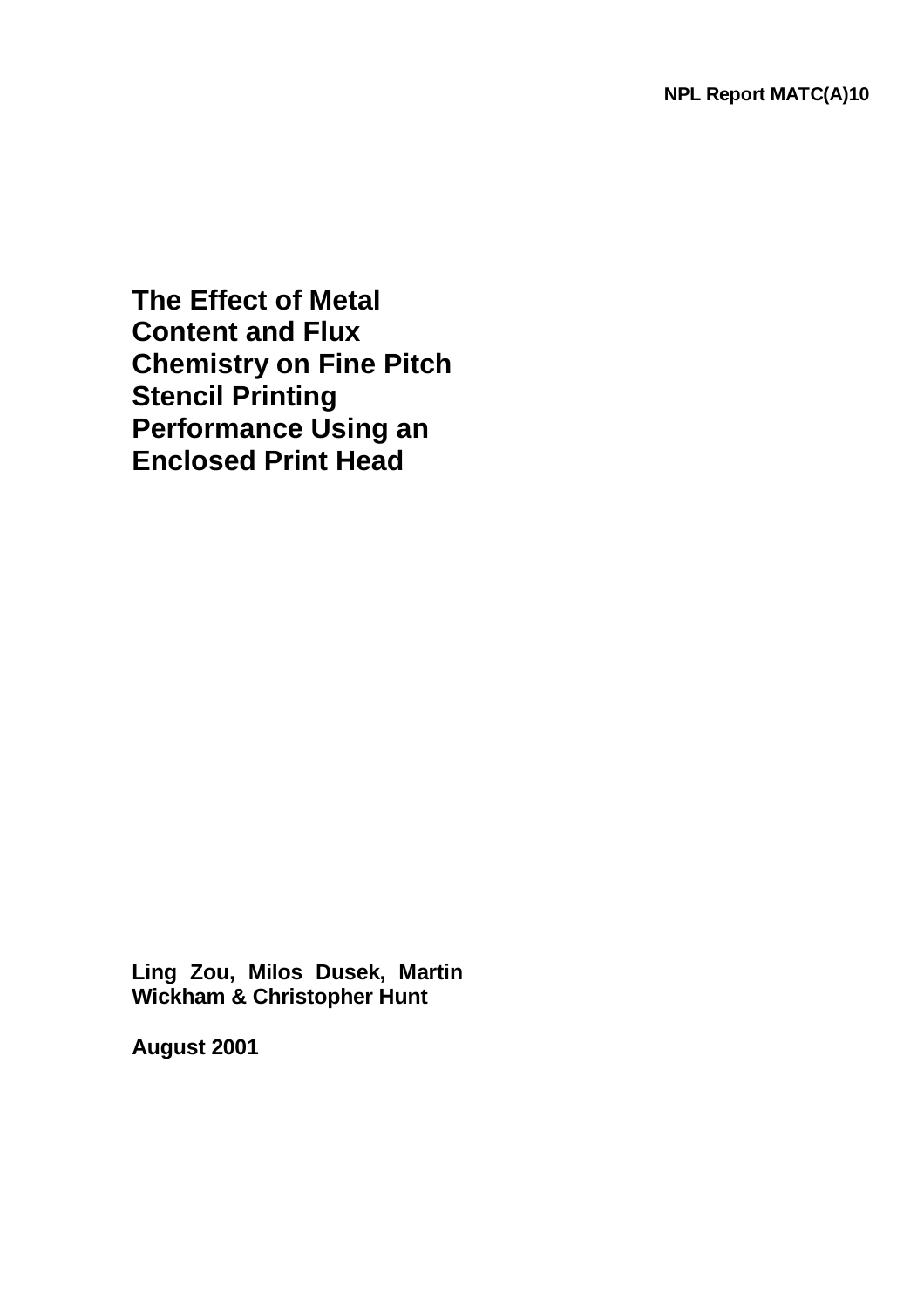© Crown copyright 2001 Reproduced by permission of the Controller of HMSO

ISSN 1473 2734

 National Physical Laboratory Teddington, Middlesex, UK, TW11 0LW

Extracts from this report may be reproduced provided the source is acknowledged.

 Approved on behalf of Managing Director, NPL, by Dr C Lea, Head, Materials Centre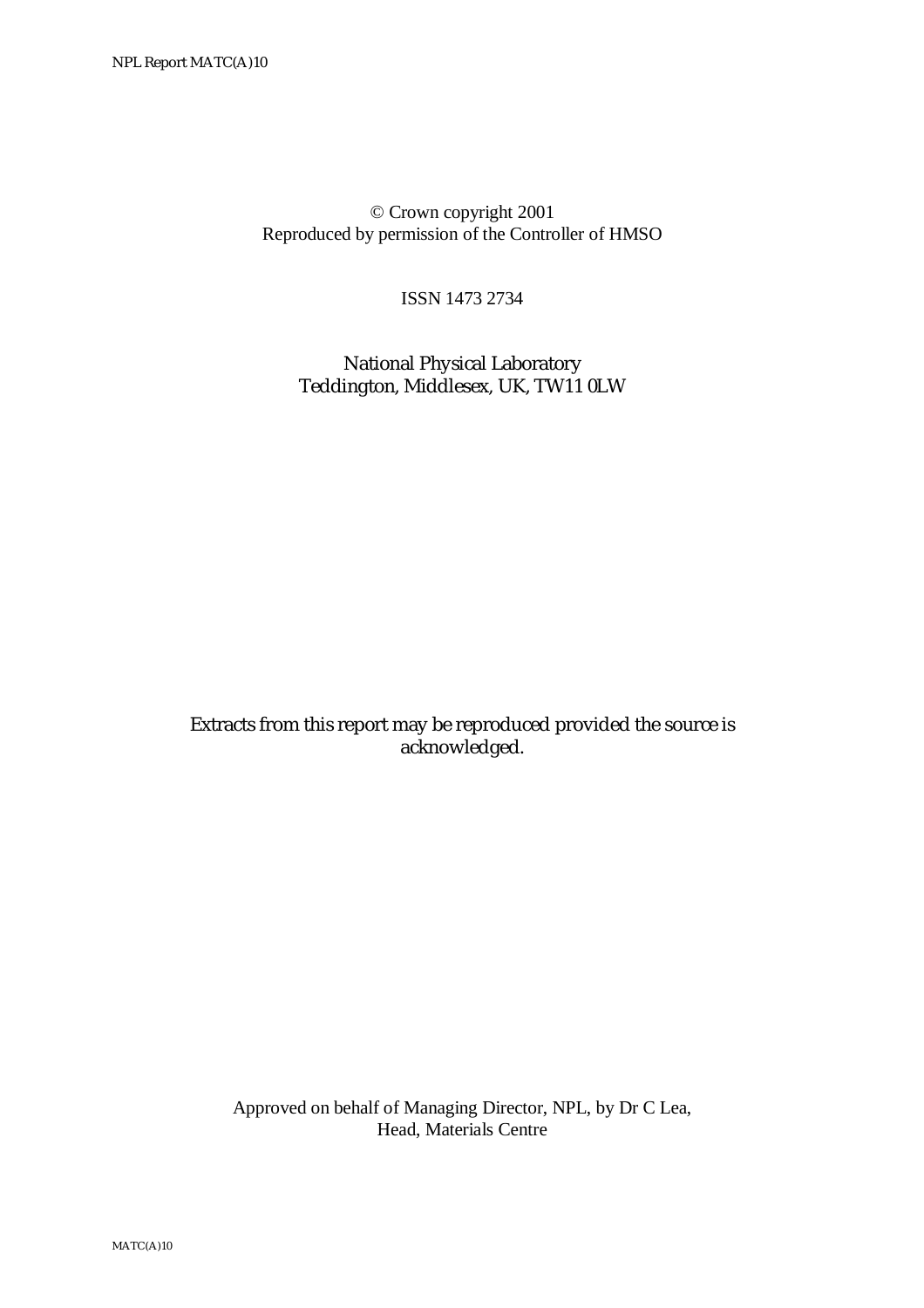# **CONTENTS**

| 2.        |              |                                                                                                                                                  |  |
|-----------|--------------|--------------------------------------------------------------------------------------------------------------------------------------------------|--|
|           | 2.1.<br>2.2. |                                                                                                                                                  |  |
| <b>3.</b> |              |                                                                                                                                                  |  |
|           | 3.1.         | THE EFFECT OF PASTE METAL CONTENT ON FINE PITCH PRINTING PERFORMANCE 4<br>3.2. THE EFFECT OF FLUX CHEMISTRY ON FINE PITCH PRINTING PERFORMANCE 9 |  |
|           |              |                                                                                                                                                  |  |
|           |              |                                                                                                                                                  |  |
| 6.        |              |                                                                                                                                                  |  |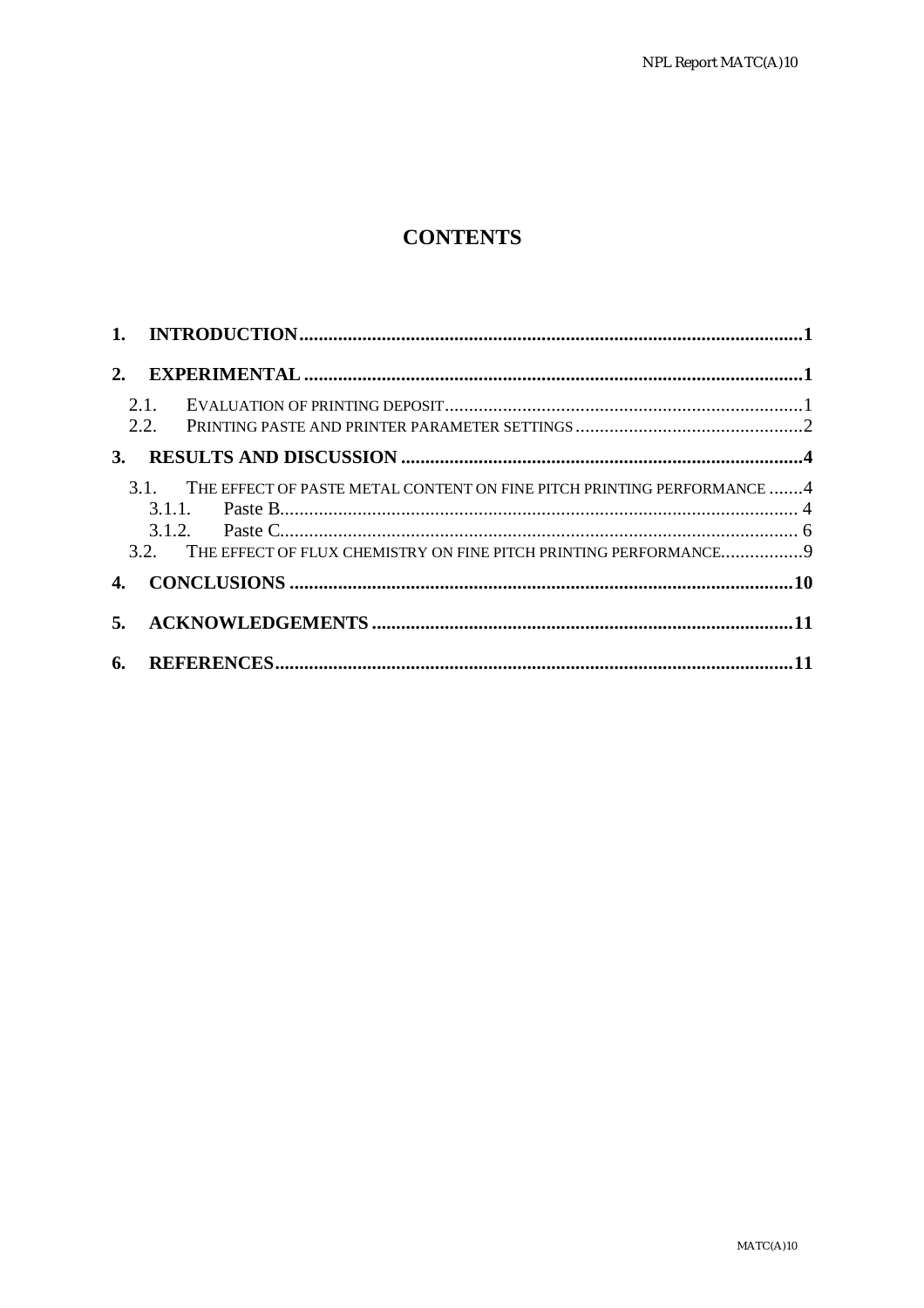August 2001

# **The Effect of Metal Content and Flux Chemistry on Fine Pitch Stencil Printing Performance Using An Enclosed Print Head**

by

Ling Zou, Milos Dusek, Martin Wickham and Christopher Hunt

National Physical Laboratory Teddington, Middlesex, UK, TW11 0LW

#### **ABSTRACT**

Stencil printing is widely used in the electronics industry, and recently enclosed print head systems have been introduced as an improvement on the traditionally used squeegee methods for printing. As part of a programme to assess the performance of the enclosed print head system this work was undertaken to investigate aspects of the process. Particular emphasis was placed on the printing performance through fine pitch (0.3mm) apertures of pastes with different metal contents and flux chemistries, and as functions of print runs and paste print pressures. Major findings of this limited study are:

- (i) Printing with the enclosed print heads is confirmed as a robust process, performing well under a range of printing conditions.
- (ii) With appropriate selection of paste and optimised printing conditions acceptable print quality can be obtained for demanding fine pitch (0.3mm) applications.
- (iii) Printing through fine pitch apertures is more sensitive to paste choice, metal content and print pressure than is printing through larger apertures. Although the high print pressure improves the aperture filling, it can cause bridging particularly for pastes with a low metal content.
- (iv) The process performs best using pastes with a higher metal content e.g. 90 wt% for SnPbAg pastes and 89 wt% for SnAgCu pastes.
- (v) The paste print pressure is critical when using low metal content pastes.
- (vi) The printing performance did not vary with the two flux vehicles tested.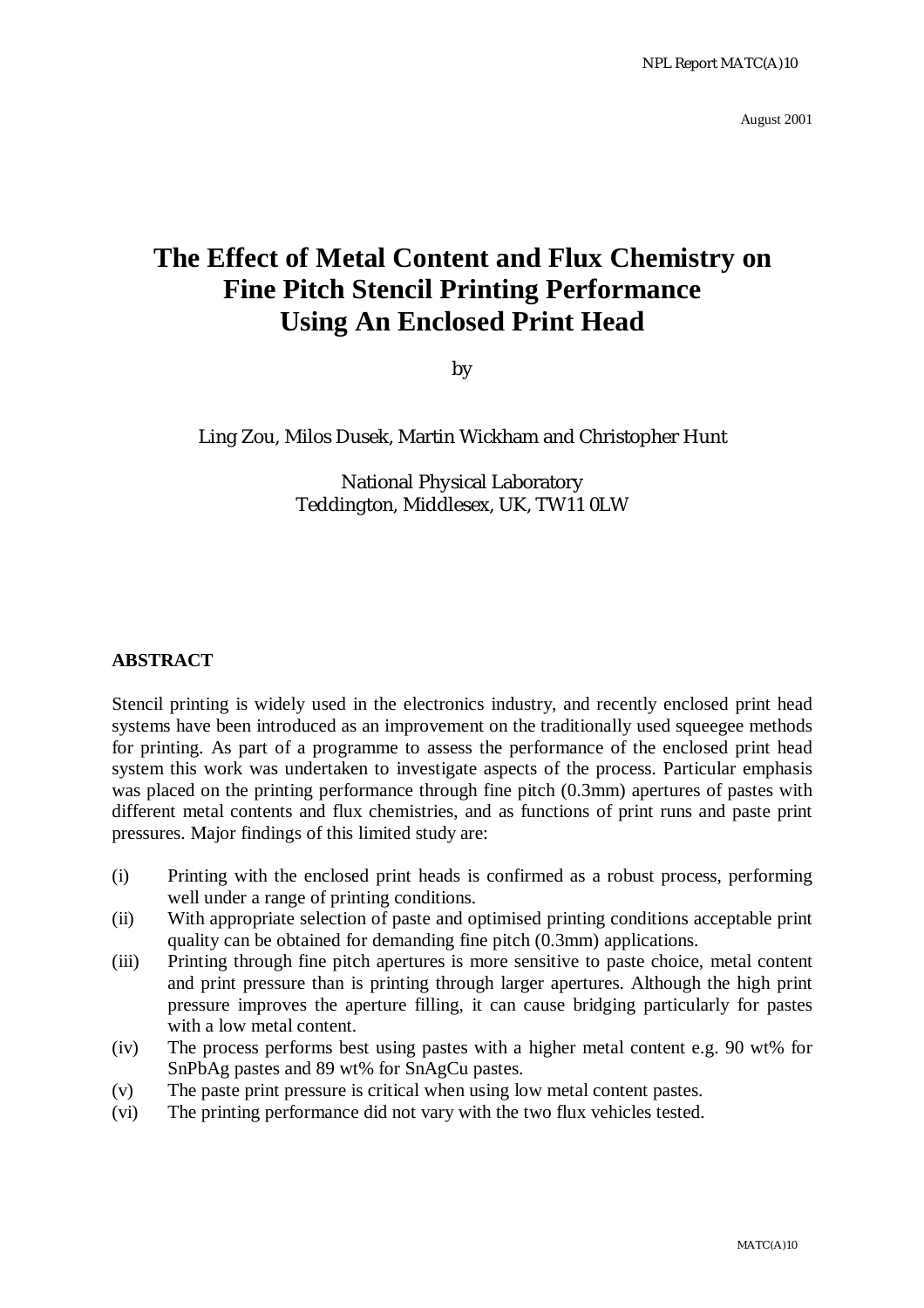# **1. Introduction**

Competitive pressures to reduce equipment size and to maximise circuit performance have resulted in new challenges for fine pitch solder paste printing. Achieving high quality and consistent fine pitch printing is increasingly the issue in today's electronics manufacture. Paste printing is a process depending on many interacting variables. Fine pitch solder paste  $(1)$ , and fine pitch stencil printing with normal squeegees  $(2,3)$ , are now well understood. Recently, to improve on the print performance with squeegee printing, DEK pioneered the development of enclosed print heads. This technology has been widely adopted throughout the industry, and work undertaken to evaluate some aspects of the process has been reported previously (4). However, the printing parameter settings for these new systems are different to those for squeegee printing, and their dependence on paste, environment, and machine factors will vary. This paper evaluates the fine pitch printing performance of pastes with different metal contents and flux chemistries on fine pitch stencil-printing performance. It includes a study of the dependence of printing parameter settings for the specific pastes trialed here.

# **2. Experimental**

#### *2.1. Evaluation of printing deposit*

For this evaluation the specially designed test board and stencil used in the previous study  $(4)$ , were again employed. The stencil was made from stainless steel 100 $\mu$ m thick and laser cut with apertures arranged on orthogonal axes. Figure 1 shows the board and stencil design. The design comprises an aperture array that is repeated in many locations, with three different pitches and two orientations. An aperture group array comprised three sets (each of 0.4, 0.35 and 0.3 mm pitch) of aperture arrays, plus the 0.4 mm apertures repeated but turned through  $90^\circ$ . The aperture group arrays are repeated to give a 3 X 3 pattern across the PCB, which then provides the board aperture arrangement. The stencil does not have the surrounding dots around each aperture array; these dots were used as a reference for paste deposit measurements.

In this work a laser scanning profiler (UBM with a triangulation sensor) has been used to measure the print deposits. Two criteria were selected to characterise the printing deposit, print volume and wall angle  $(5)$ .

**Print volume** in this work is given as a ratio of the stencil aperture volume. For quality printing the paste volume should be greater than 60%, and less than 90%. If the printing volume is less than 60%, there is insufficient paste, and there is an increasing possibility of skipping in the paste deposit occurring. If the paste volume is greater than 90%, there may be some excess paste deposited non-uniformly, e.g. "dog ears" on QFP type pads. It is critical to deposit the correct amounts of paste cleanly onto the substrate, to form a reliable solder joint. The **wall angle** is a representation of the shape of the printed deposit. The larger the wall angle of the solder deposit, the sharper the edge of the solder deposit. The wall angle should be larger than 20° for good printing. A wall angle smaller than 20° will probably result in bridging. More details about this measurement technique, and the characterisation of printed solder paste can be found in Ref(5).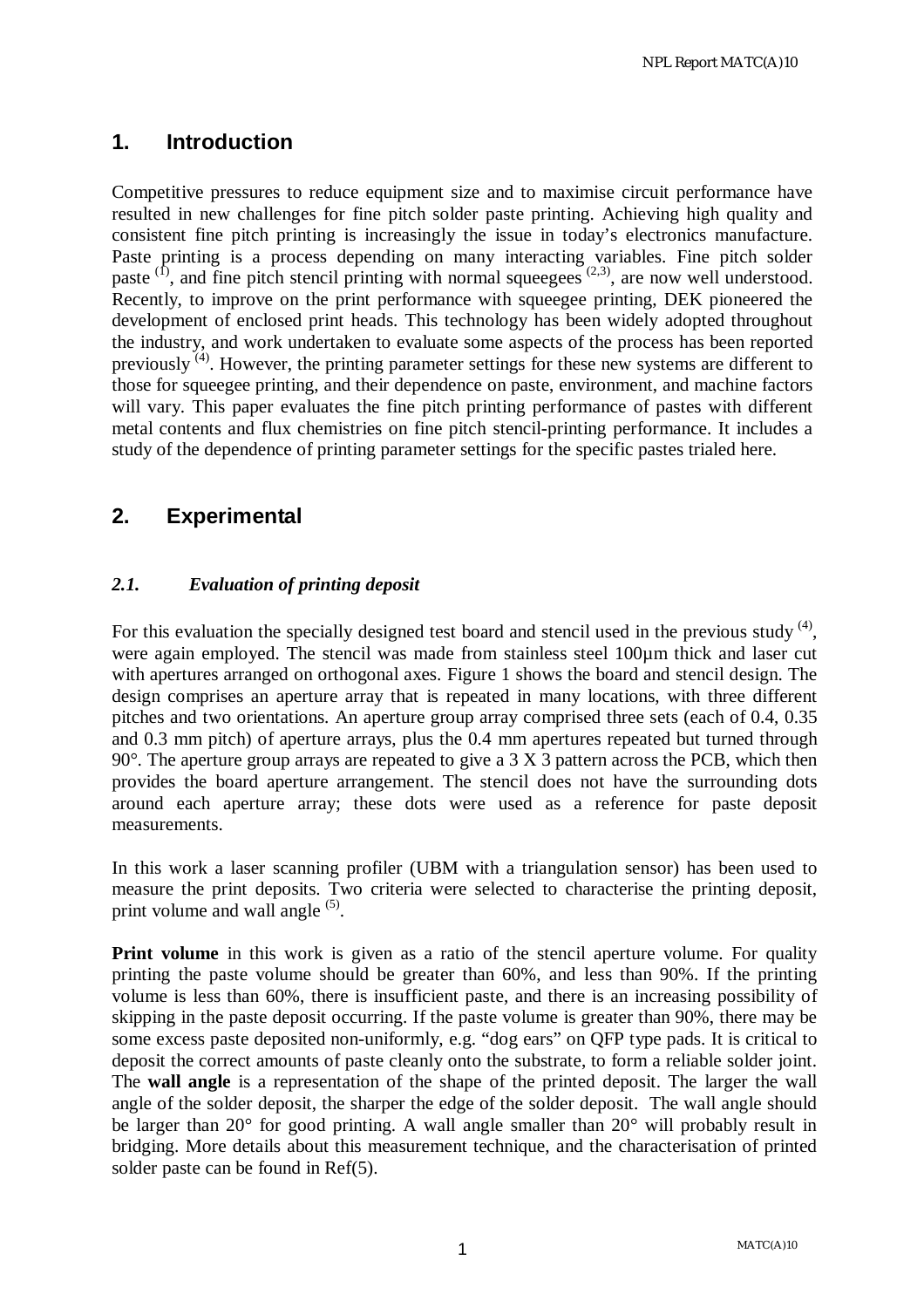

Figure 1: The test board and stencil design

#### *2.2. Printing paste and printer parameter settings*

The printing was conducted on DEK 265 GSX printer. Stencil printing processes with an enclosed print head are different from those using normal squeegees. There is only one pressure applied to squeegees during stencil printing, but there are two pressures for enclosed print heads, as shown in Figure 2. For all enclosed print head systems the head is held down on the stencil by the print load, and a second internal pressure dispenses the solder paste. Within the print head this "paste" pressure is exerted to push the paste out through the bottom. Retaining wipers or squeegees constrain the paste to hold it inside the print head and on the stencil as the print load or board height is altered. The printing load should not significantly affect printing performance with an enclosed print heads, provided the stencil is wiped clean and good gasketing is achieved between stencil and blades of the enclosed head. However, the pressure applied to the solder paste reservoir to push the paste through the stencil apertures is critical. In this work the paste pressure was varied from 1.4 bar to 2.0 bar, and the printing load and printing speed were keep constant for all the pastes. The printing parameters are shown in Table 1.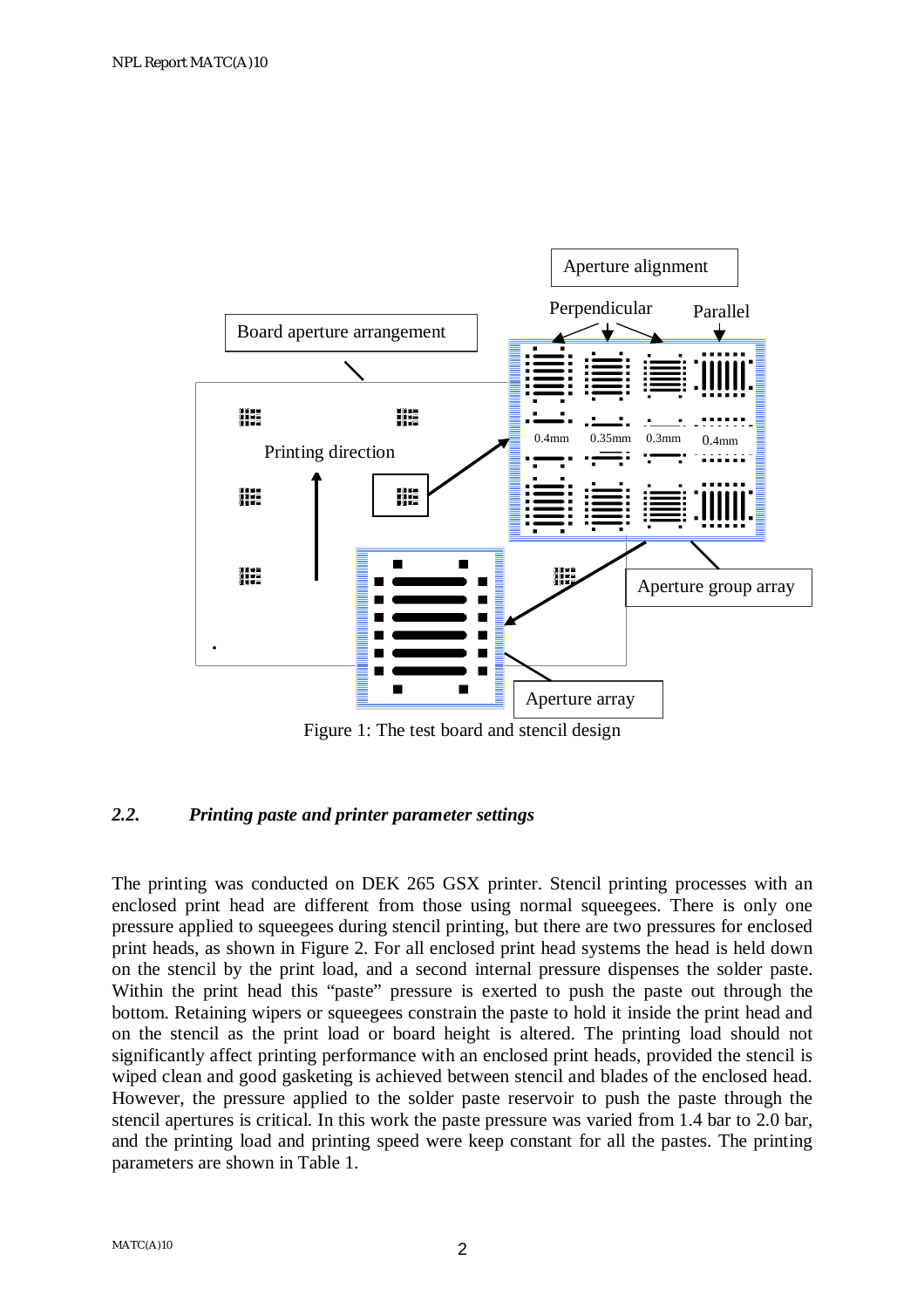



|  |  |  | Table 1: Printing parameter settings |  |
|--|--|--|--------------------------------------|--|
|--|--|--|--------------------------------------|--|

| Printing load on 300 mm head | Printing speed<br>Paste pressure |      |  |  |
|------------------------------|----------------------------------|------|--|--|
| Kg)                          | (mm/sec)                         | (bar |  |  |
|                              | 90                               |      |  |  |

For the investigation of different flux chemistries two pastes, A and B, were used. They were both Sn/Pb/Ag alloy pastes, with the same metal content, but different flux chemistries, as shown in Table 2. The effect of metal content with two pastes, B and C, were evaluated for three metal levels. B was a Sn/Pb/Ag, and C was a Sn/Ag/Cu alloy paste. Details are summarised in Table 3. Since the alloy is different in the B and C pastes, a different flux chemistry is used.

Table 2: Pastes with different flux chemistries

| Paste   | Flux   | Metal content $(wt\%)$ | Type     |  |
|---------|--------|------------------------|----------|--|
| Paste A | Flux A | 90.0                   | Sn/Pb/Ag |  |
| Paste B | Flux B |                        |          |  |

Each paste was printed using three paste pressures and ten prints were printed at each pressure. The  $1<sup>st</sup>$ ,  $5<sup>th</sup>$  and  $10<sup>th</sup>$  prints were measured using the laser scanning profiler. The prints measured were the perpendicularly aligned, 0.4, 0.35 and 0.3 mm pitch in the middle row of the *aperture group array*, and the middle position of the *board aperture arrangement*.

Table 3: Pastes with different metal contents

| Paste   | Type     | Metal content (wt%) |      |      |
|---------|----------|---------------------|------|------|
| Paste B | Sn/Pb/Ag | 89.5                | 90.0 | 90.5 |
| Paste C | Sn/Ag/Cu | 88.0                | 88.5 | 89.0 |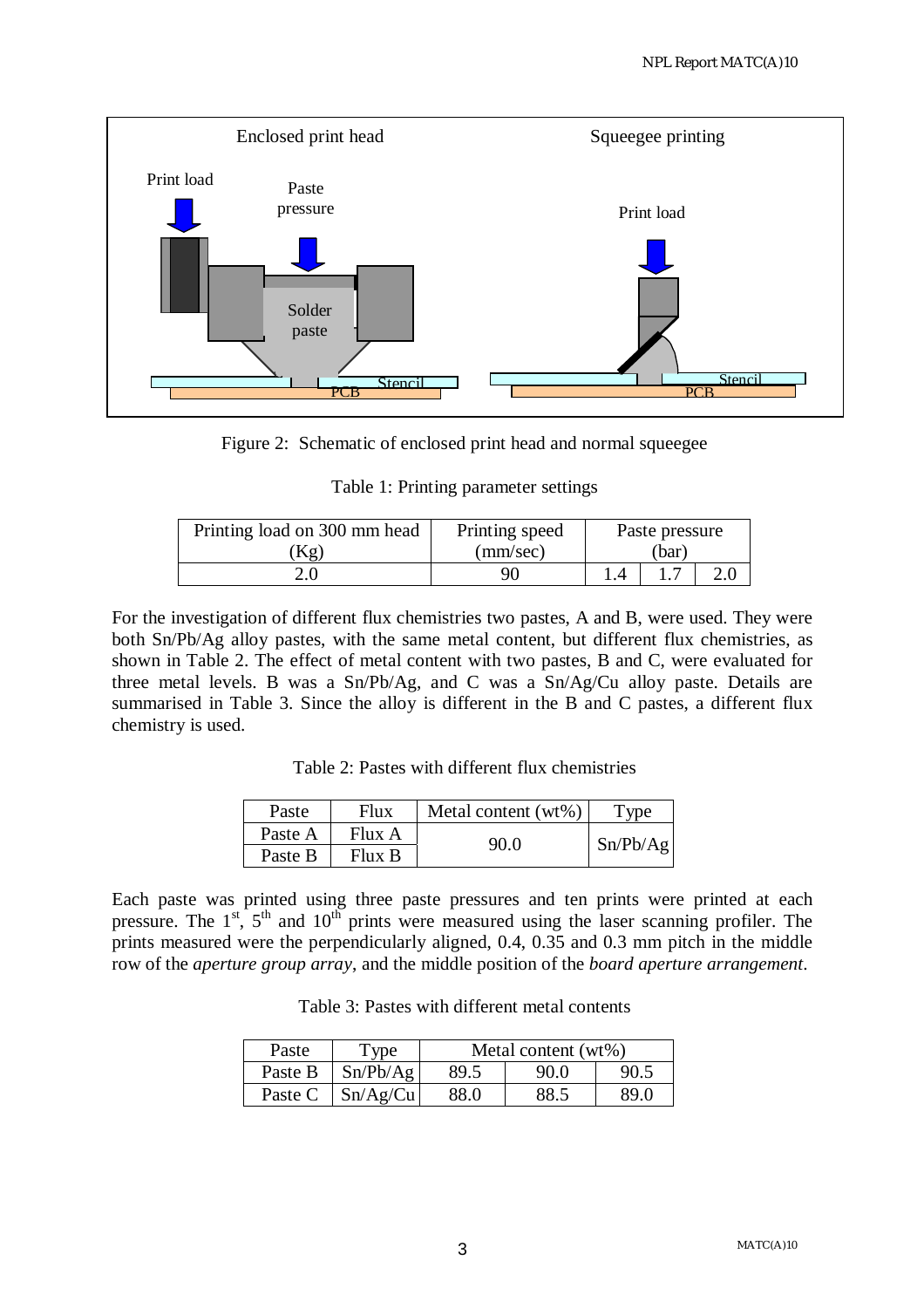# **3. Results and Discussion**

#### *3.1. The effect of paste metal content on fine pitch printing performance*

#### 3.1.1. Paste B

The results for print volume and wall angle for this paste are shown in Figures 3, 4 and 5 respectively as a function of paste pressure. The salient points are:

- At the lowest pressure (1.4 bar) for the fine pitch aperture (0.3mm) and for the lowest metal content (see Figure 3), the print volume remained at unacceptable levels (<60%) even after 10 print runs
- When the paste pressure was increased to 1.7 bar the aperture filling was significantly improved, with the print volume exceeding the acceptable level (see Figure 3) after the first print run.
- However, with increasing print pressure the wall angle decreased, and in the case of the fine pitch  $(0.3$ mm) aperture reached the unacceptable  $20^{\circ}$  value after five print runs. Visual inspection of the deposits printed at the higher pressures confirmed the presence of bridging.
- Hence for this low metal content paste, the enclosed print head was not capable of producing good quality deposits with fine pitch (0.3mm) apertures.
- The overall quality of the print deposits was increased when the metal content was raised (see Figures 4 and 5). Although the print volumes at the various print pressures gave similar results to those for the lowest metal content paste, the wall angles improved significantly with the increased metal content, and in all cases exceeded the 20° limit.



Figure 3: Print volume and wall angle of  $1<sup>st</sup>$ ,  $5<sup>th</sup>$  and  $10<sup>th</sup>$  prints for paste B with low metal content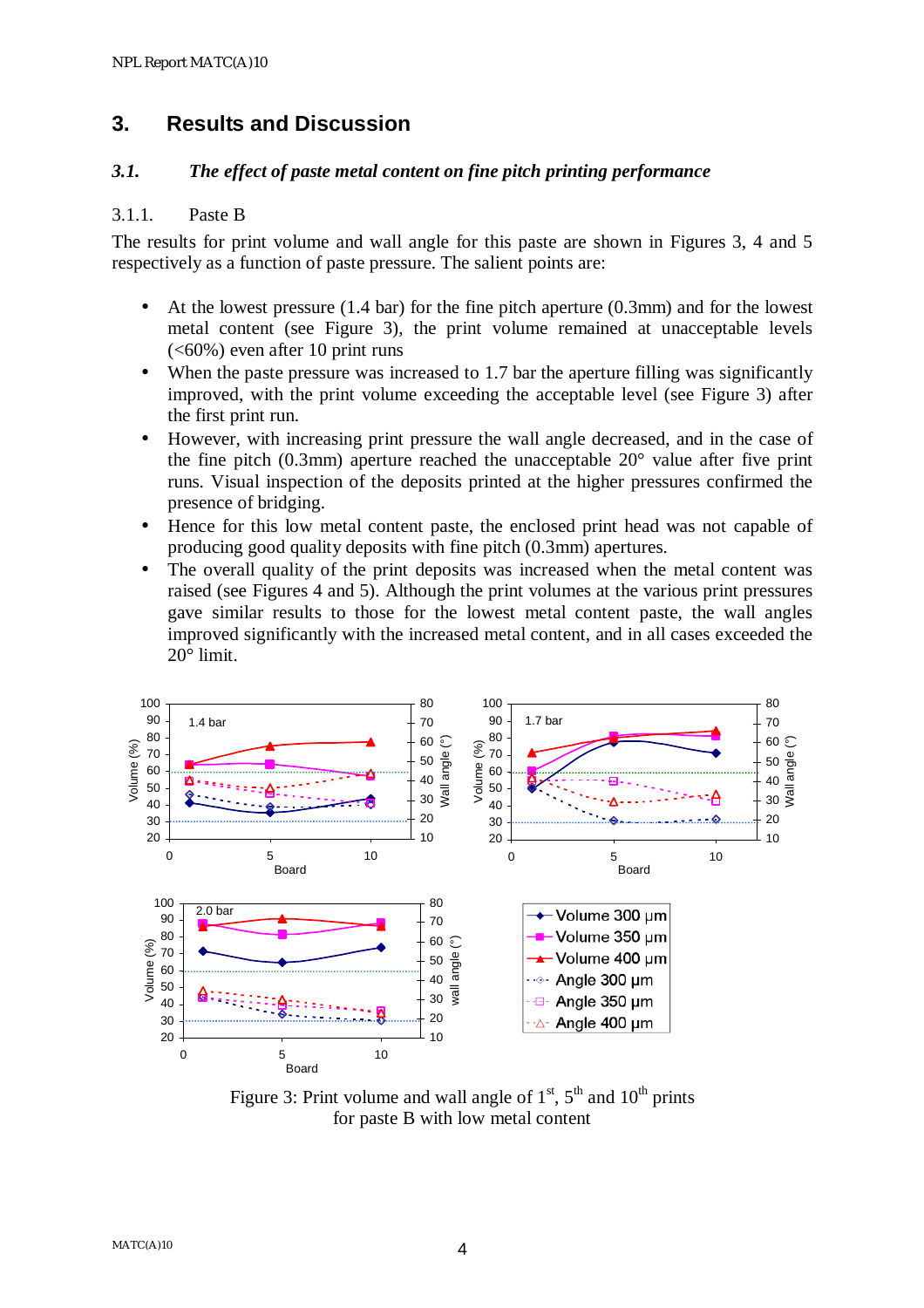

Figure 4: Print volume and wall angle of  $1<sup>st</sup>$ ,  $5<sup>th</sup>$  and  $10<sup>th</sup>$  prints for paste B with medium metal content



Figure 5: Print volume and wall angle of  $1<sup>st</sup>$ ,  $5<sup>th</sup>$  and  $10<sup>th</sup>$  prints for paste B with high metal content

Of particular interest is the printing performance at fine pitch (0.3mm) in comparison with the larger pitches (0.35 and 0.4mm):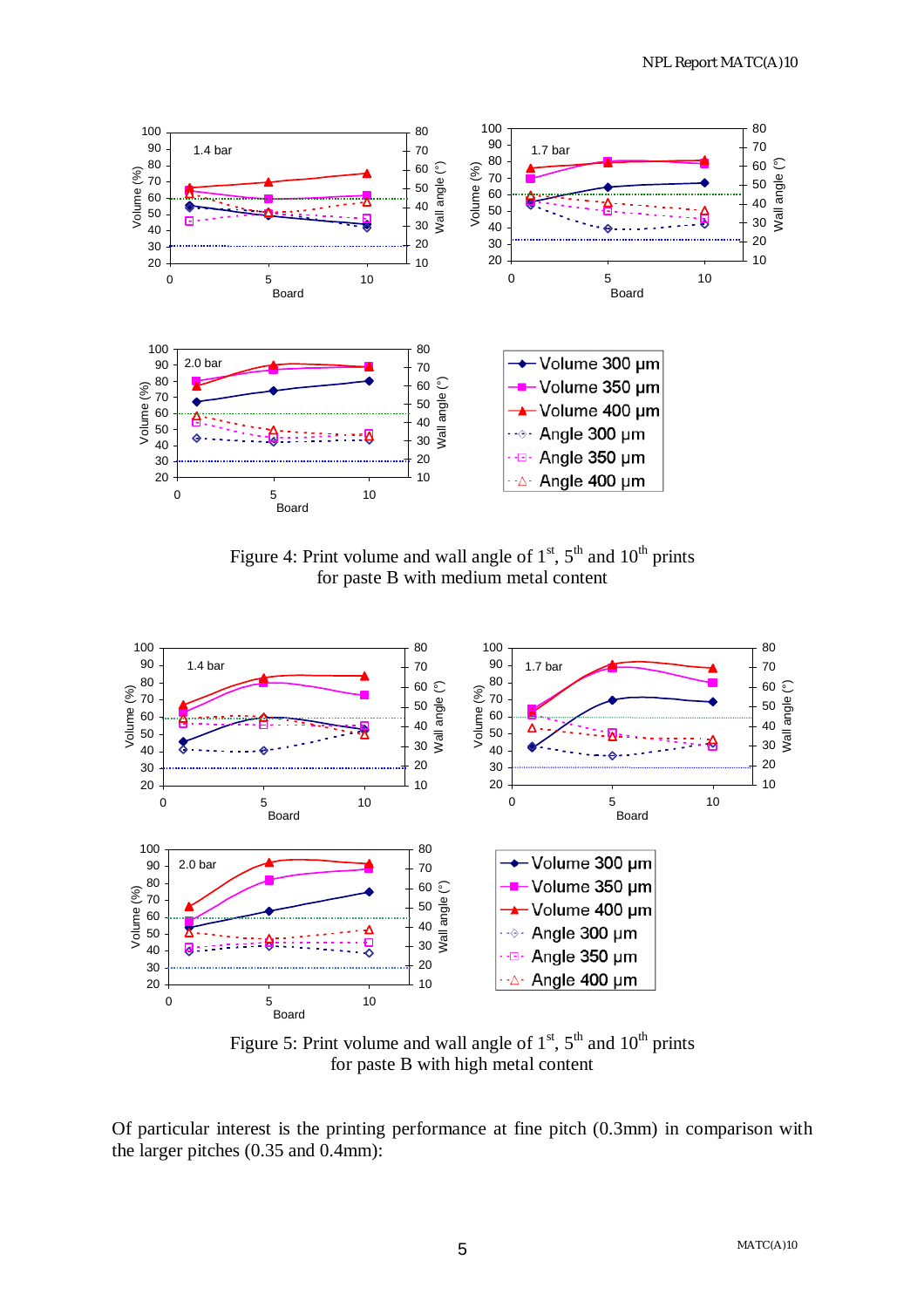- It appears to be more sensitive to the metal contents and paste pressures.
- The printing volume after the first print run was always lower
- The wall angle was invariably higher with the higher pitches
- The printing became reasonably stable after five print runs.

In Figure 6 the print volume and wall angle for the tenth print run using the fine pitch stencil are plotted as a function of print pressure.



Figure 6: Print volume and wall angle with different paste pressures for paste B with different metal content pastes

The effects of metal content on solder paste fine pitch printing performance are mixed. The wall angle deteriorated with increasing print pressure, and for low metal content (89.5 wt%) paste was unacceptable for pressures of 1.7 bar and above. Hence the metal content needs to be higher than 89.5 wt% to achieve good printing. At the lowest print pressure (1.4 bar) only the highest metal content (90.5 wt%) paste gave a wall angle of above  $30^{\circ}$ , producing good shaped prints. In terms of print volume it is clear that this parameter is sharply dependent on the print pressure for all the metal contents studied. The deposits printed at the lowest pressure (for all metal contents) all gave unacceptable results (i.e.  $\langle 60\% \rangle$ ), and the print pressure had to be raised to at least 1.6 bar to achieve an acceptable print volume of >60%.

There is therefore an apparent conflict as the pitch approaches 0.3mm. Although the high print pressures produces acceptable print volumes, they confer a tendency to slump and bridge. Under these conditions the viscosity is critical, and any reduction in viscosity can lead to a critical loss of printing performance through bridging.

#### 3.1.2. Paste C

The results for print volume and wall angle for this paste are shown in Figures 7, 8 and 9 respectively as a function of paste pressure. (NB. The metal content in wt% for this paste is lower than that for paste B, owing to the lower density of this lead-free paste). The salient points are: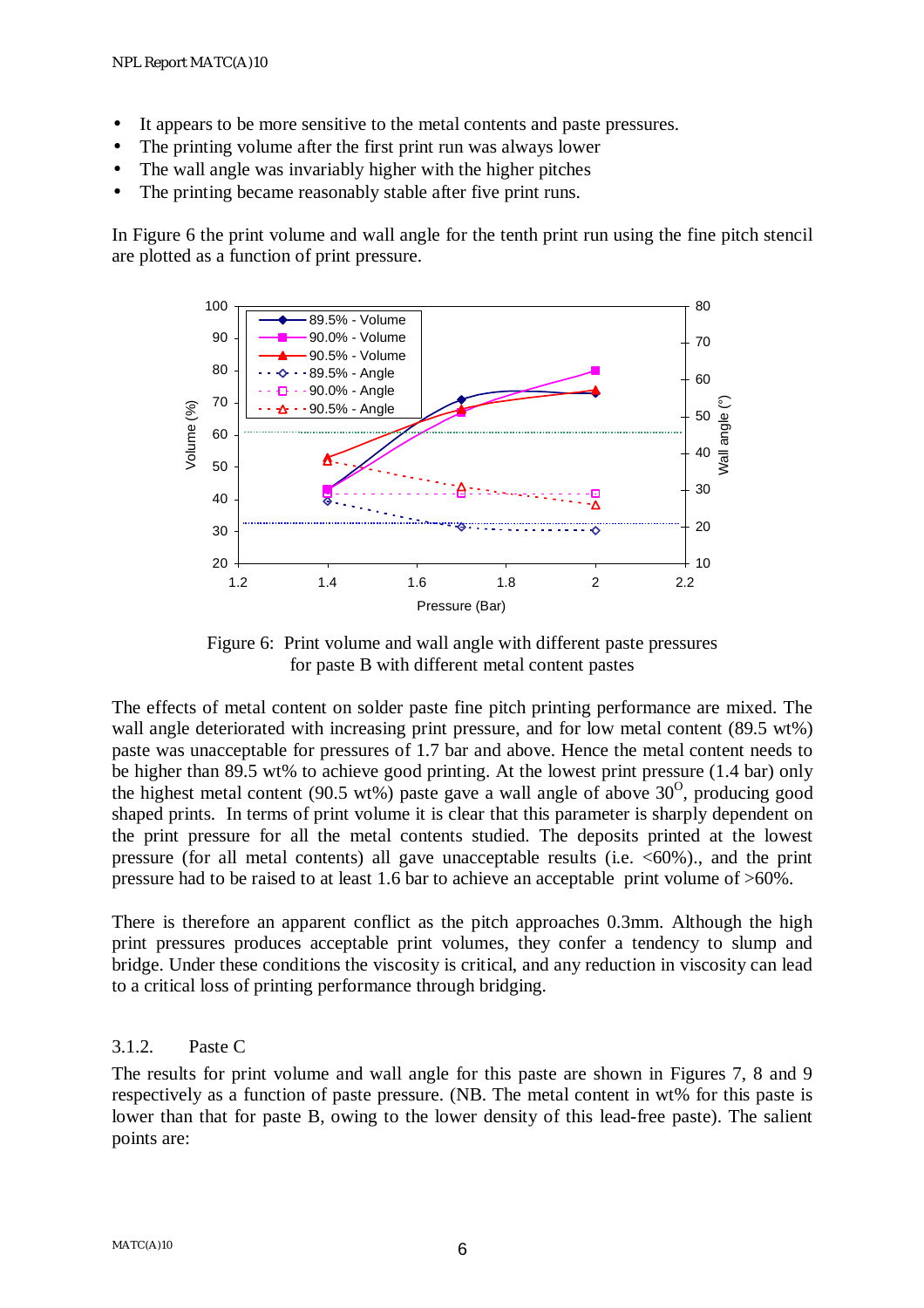- For the lowest metal content (88 wt%) the print volume is acceptable at all print pressures, (see Figure 7).
- However, as the print pressure is increased the wall angle deteriorates significantly becoming unacceptable at 1.7 bar for the fine pitch (0.3mm) aperture after three print runs, at 2.0 bar for the 0.35mm aperture after five print runs, and at 2.0 bar for the 0.4mm aperture after ten print runs.
- Increasing the metal content (to  $88.5$  and  $89.0$  wt%) improves the wall angle with acceptable values being obtained under all conditions studied. There was a concomitant increase in the print volume (see Figures 8 and 9) with acceptable values of >60% being obtained after the first print run in all cases.
- In terms of fine pitch printing, the process is more sensitive to metal content and paste pressures than when using the larger apertures. Acceptable print volumes were obtained for all the combinations studied after the first print run. But probably the best condition was the combination of high metal content and 1.7 bar for which the print volume was essentially constant throughout the ten print runs (see Figure 9).
- Hence when using the enclosed print head process, increasing paste metal content widens the process window.



Figure 7: Print volume and wall angle of  $1<sup>st</sup>$ ,  $5<sup>th</sup>$  and  $10<sup>th</sup>$  prints for paste C with low metal content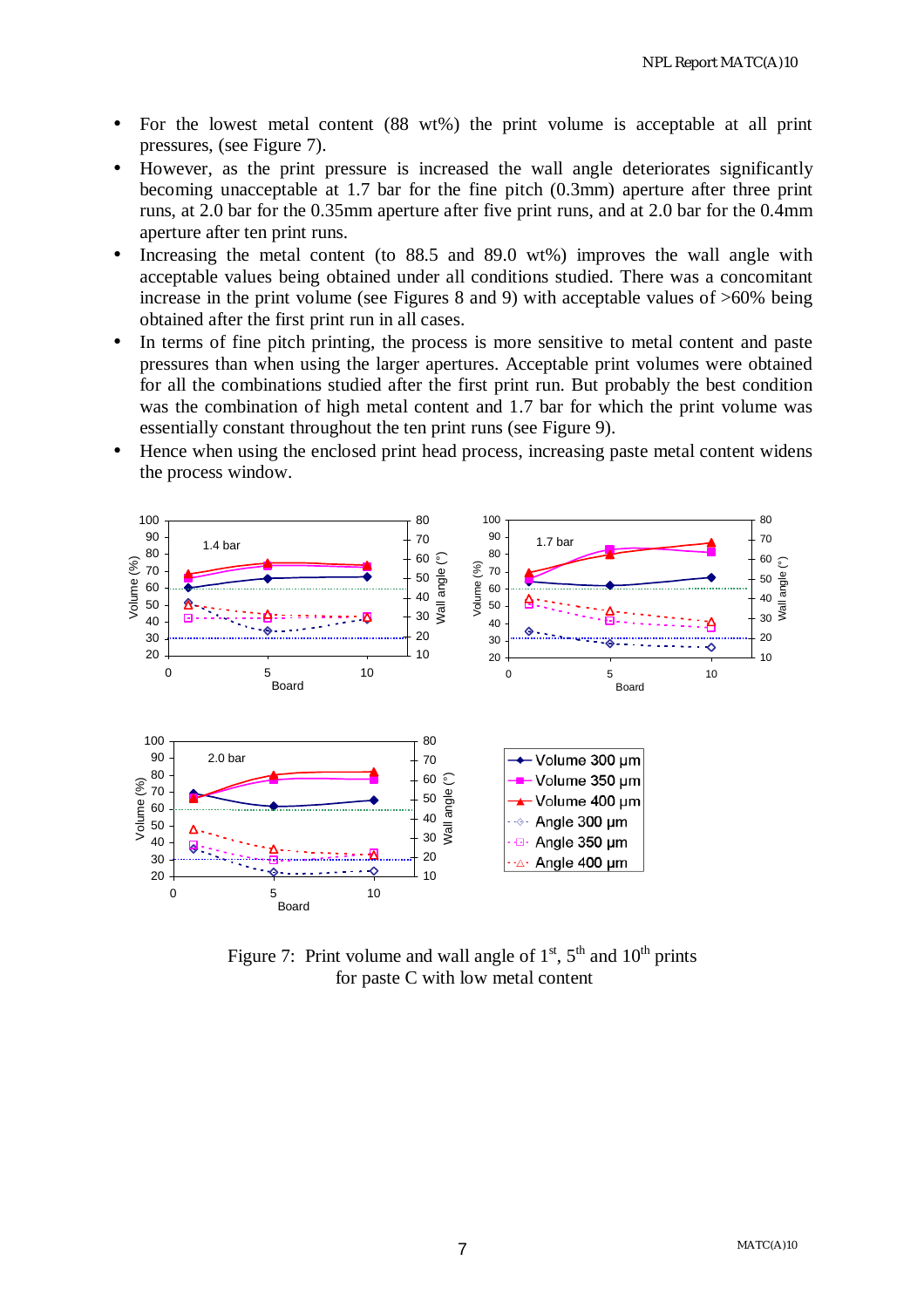

Figure 8: Print volume and wall angle of  $1<sup>st</sup>$ ,  $5<sup>th</sup>$  and  $10<sup>th</sup>$  prints for paste C with medium metal content



Figure 9: Print volume and wall angle of  $1<sup>st</sup>$ ,  $5<sup>th</sup>$  and  $10<sup>th</sup>$  prints for paste C with high metal content

The fine pitch printing performance of paste C using the enclosed print head system is summarised in Figure 10.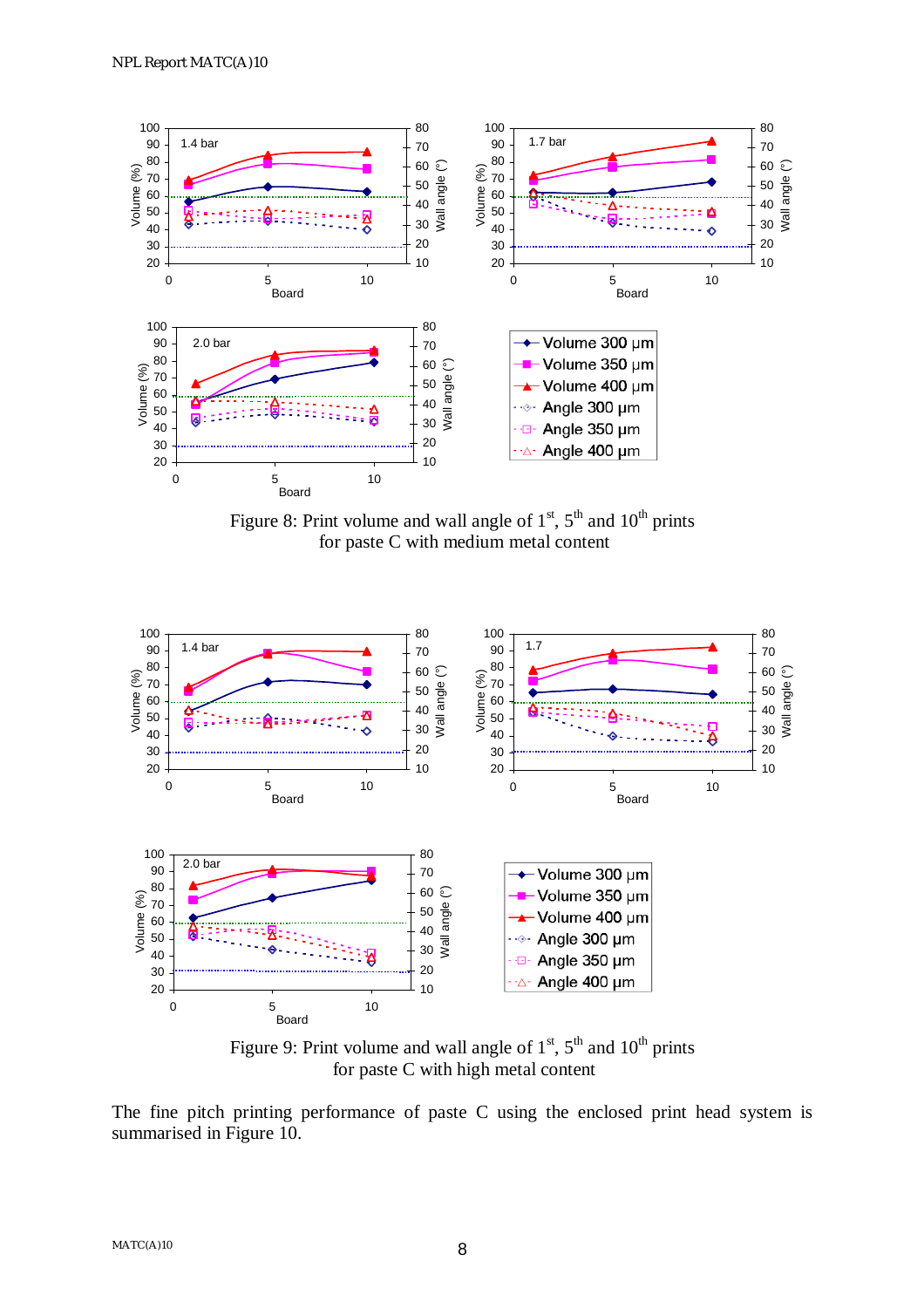

Figure 10: Print volume and wall angle with different paste pressures for paste C with different metal contents using a fine (0.3mm) aperture

It is evident that acceptable quality printing can be obtained even with 88.5 wt% metal content (compared with paste B the metal content needed to be at least 89.5 wt%) – both the print volumes and wall angles were within acceptable limits. In general, high print pressure gives improved aperture filling and hence paste volume, but it may also cause bridging for fine apertures, typically 0.3mm. Paste B, with a low metal content, was prone to bridging using the enclosed print head and fine apertures, and this was again the case with paste C.

The lowest metal content (88.0 wt%) gave unacceptable wall angle values for print pressures in excess of 1.5 bar (see Figure 10). This indicates that using a paste with this metal content narrows the process window, with the paste pressure setting becoming critical.

From this work it appears that the enclosed print head system works best with a metal content around 90 wt% for SnPbAg pastes and 89 wt% for SnAgCu pastes.

#### *3.2. The effect of flux chemistry on fine pitch printing performance*

The printing performance of pastes with different fluxes was studied using pastes A and B, with different paste pressures, as shown in Figure 11. Although these two pastes have different flux chemistries, the printing performances and print windows were similar. They both showed high quality printing, even for the very fine pitch aperture, with a paste pressure range from 1.7-2.0 bar. Therefore printing performance with the enclosed print head does not appear to be critically dependent on these two flux chemistries.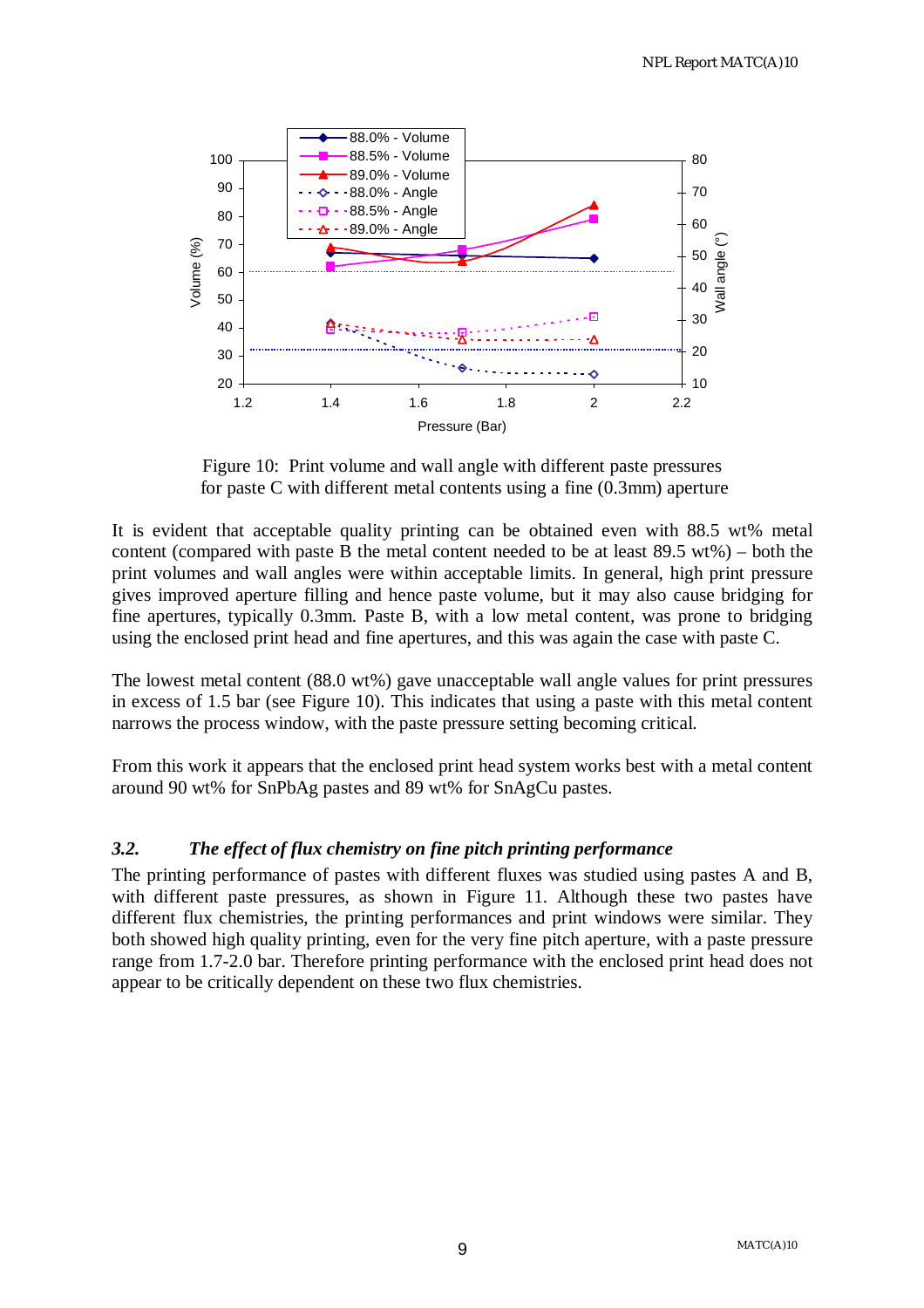

Figure 11: Print volume and wall angle with different paste pressures for two pastes with different fluxes

### **4. Conclusions**

From this limited study it is possible to make the following points:

- The enclosed print head system is capable of producing good quality printing over a range of printing conditions. With appropriate selection of paste and optimised printing conditions acceptable print quality can be obtained for demanding fine pitch (0.3mm) applications.
- For enclosed print head system, although the metal content of the paste plays an important role in fine pitch printing performance, other factors are also important such as the solder alloy, print pressure used, and the number of print runs. For the middle and high metal content pastes tested in this work the printing performances were generally similar, and not particularly sensitive to print pressure. Print volumes were typically acceptable after the first print run, and stabilised after five print runs. There was a tendency for the wall angle to show a small but steady decrease with increasing print runs, and increasing print pressure, which in some cases led to unacceptable values (<20°), particularly at 0.3mm pitch. Bridging could result if under-screen wiping were not used.
- Printing through fine pitch apertures is more sensitive to metal content and print pressure than is printing through larger apertures. The paste metal content and print pressure should therefore be chosen carefully when printing using the enclosed print head system. In general, although the high print pressure improves the aperture filling, it can cause bridging particularly for pastes with a low metal content.
- The printing performance using the enclosed print head (and the same solder alloy) did not vary between the two flux vehicles tested.